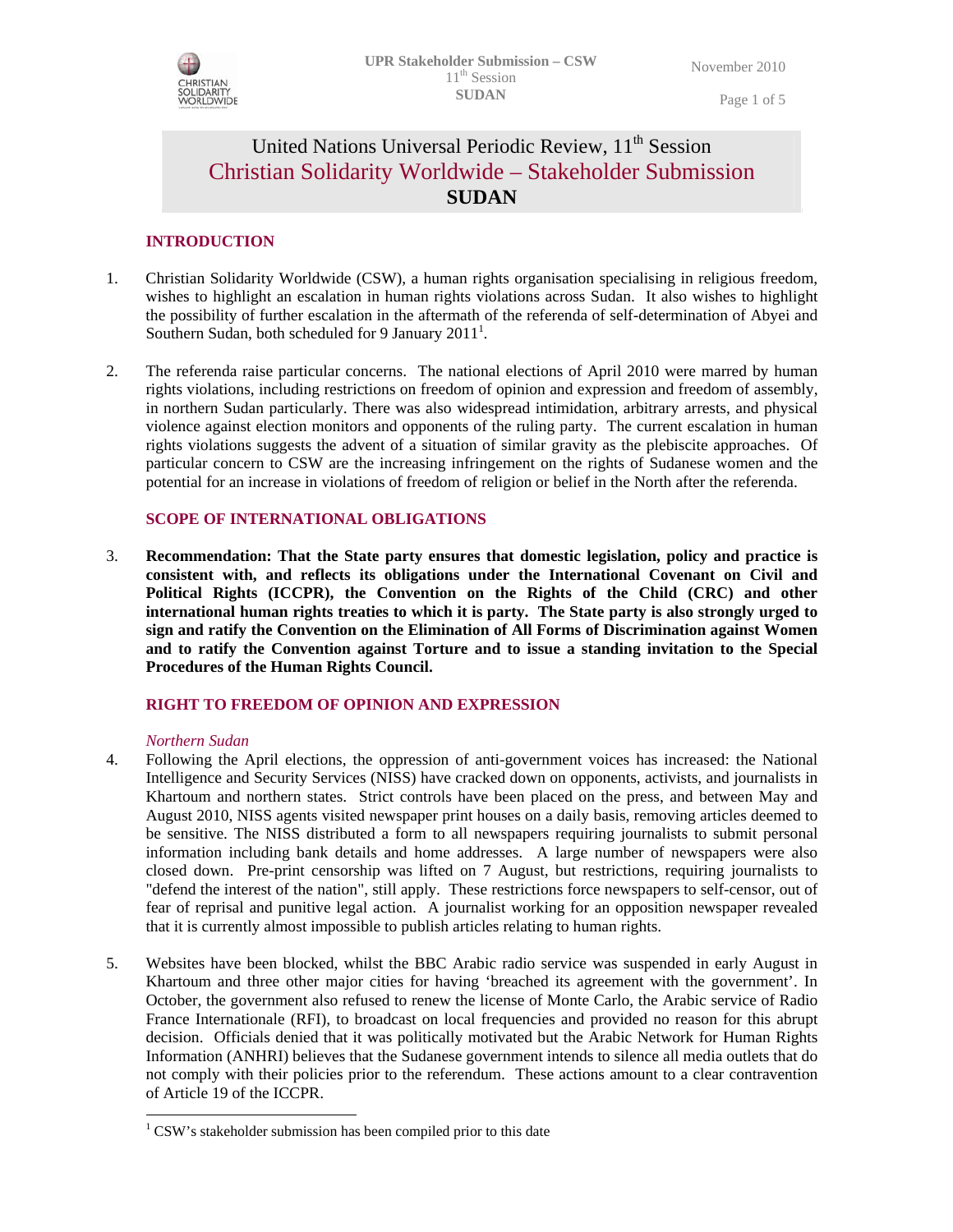

## 6. **Recommendation: The State party is urged to ensure freedom expression, and the freedom to seek, receive and impart information and ideas of all kinds and in all forms, regardless of frontiers, and in conformity with article 19 of the ICCPR.**

### *Southern Sudan*

- 7. During the election campaign in March 2010, police officers forcibly entered two Juba-based radio stations, detaining staff on the grounds that one of the stations had broadcast an interview for an opposition candidate. The issue arose because the conduct and rights of journalists are not defined in the south's Interim Constitution or in any legislation specifically governing the media. The media immediately called for the government to pass "well defined" media legislation. However, this legislation is still backlogged in the Juba parliament. There are concerns that freedom of opinion and expression may be restricted in the continued absence of media legislation. As things stand, anything deemed offensive can potentially be declared in contravention of the law. For the referendum to be credible, it is important that campaigning can be done openly, without restrictions.
- **8. Recommendation: The Government of South Sudan must ensure freedom of opinion and expression by ensuring the Juba parliament passes media legislation as a matter of urgency.**

## **STATUS OF WOMEN**

### *Northern Sudan*

-

- 9. Women are increasingly vulnerable. For example, on 1 August 2010, the Sudanese parliament called for the punishment of *Zina<sup>2</sup>* including the stoning to death of adulterers or those accused of having extra-marital affairs, and the promotion of early marriages and polygamy. At the same time, the parliament appealed for the removal of HIV/AIDS education from school curriculums. There are fears that such laws will have a particularly negative impact on women and girls in Sudan.
- 10. During 2009, numerous women were arrested, whipped and fined for contravening Public Order Laws in Khartoum on charges of "indecent dress", including Christian women supposedly not subject to Shari'ah law as stipulated in the Comprehensive Peace Agreement (CPA). In one case where a female minor was arrested and whipped for indecent dress, not only was there a serious breach of Sudan's legal obligations with respect of the CRC, but also several flagrant violations of domestic law occurred, namely, treatment of a minor, neglect to inform the minor's parents and no opportunity provided for appeal.
- 11. Both flogging and *Zina* punishments amount to violations of Article 7 of the ICCPR. In 1997 the concluding observations of the UN Human Rights Committee on Sudan in 1997 stated that stoning, amputation and flogging, all recognised as penalties for criminal offences under Sudanese law, are incompatible with the ICCPR, a point which was reiterated in the Human Rights Committee's 2007 report on Sudan<sup>3</sup>.
- 12. In addition, the encouragement of early marriages could amount to a violation of Sudan's obligations with respect of the CRC. The Committee on the Rights of the Child emphasised in 2010 that an "incorrect determination of childhood" throughout much of Sudan has "serious implications for the protection of children's rights, particularly in relation to juvenile justice and early marriage" and expressed concern for the "prevalence of the early and forced marriage of girls".<sup>4</sup>

# 13. **Recommendation: The State party is urged to ensure that state practice and legislation that impacts women and children reflects Sudan's obligations under international law, particularly**

<sup>&</sup>lt;sup>2</sup> In Islamic jurisprudence, *zina* is the term used to describe premarital or extramarital sexual intercourse  $\frac{3}{2}$  Ulyman Bights Committee, Concluding Observations, Sudan 2007, CCDB C/SDN/CO/2/CBB 1

<sup>&</sup>lt;sup>3</sup> Human Rights Committee, Concluding Observations: Sudan, 2007, CCPR/C/SDN/CO/3/CRP.1

<sup>&</sup>lt;sup>4</sup> Committee on the Rights of the Child, Concluding Observations: Sudan, 2010, CRC/C/SDN/CO/3-4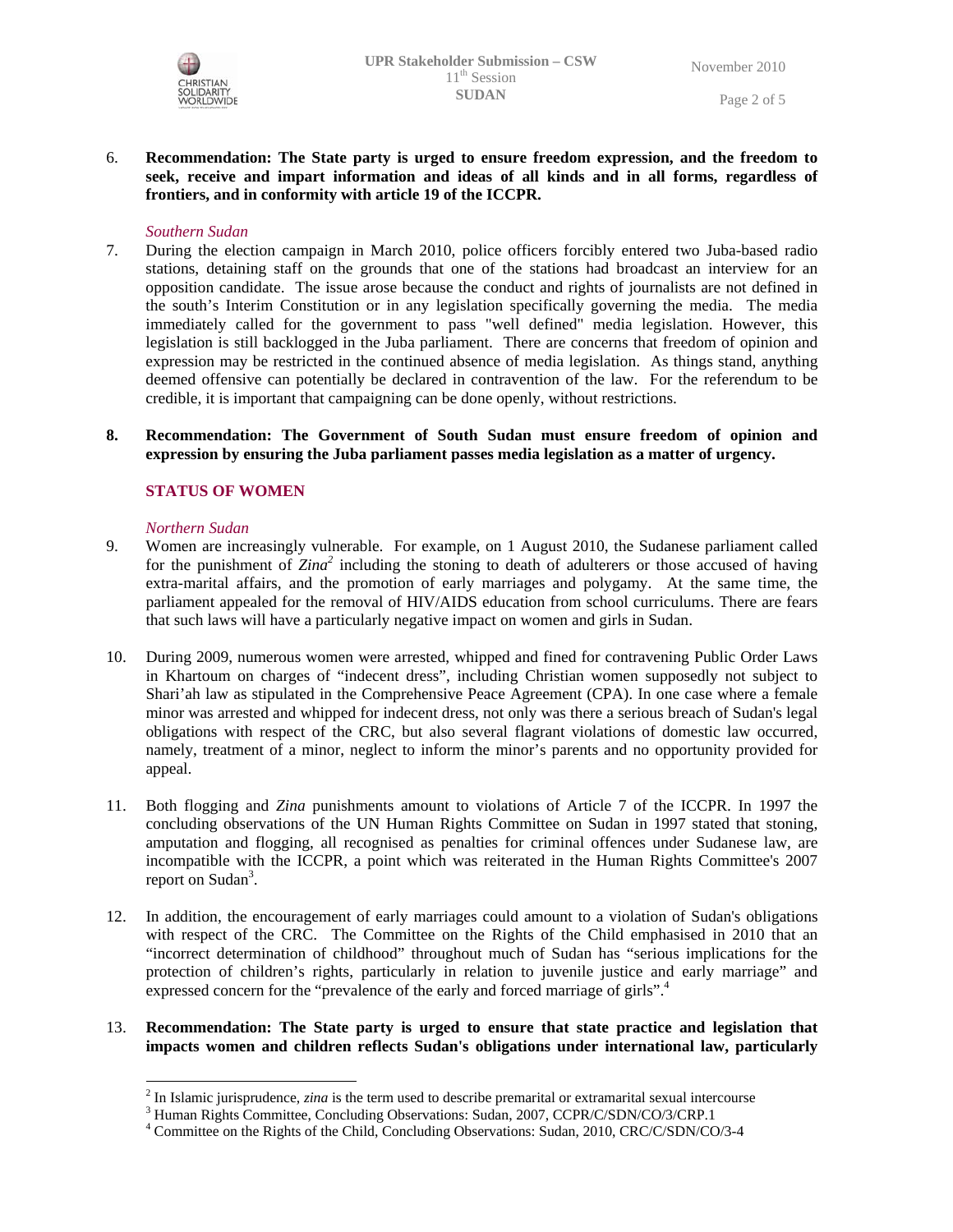

Page 3 of 5

# **with regard to the rights of the child and the prohibition of torture and cruel, inhuman and degrading treatment. Further, that the State party's practice reflects a correct determination of childhood as per its obligations with respect of the CRC.**

## *Southern Sudan*

- 14. Women face the particular challenge of escalating gender-based violence (GBV). Officials at Rumbek hospital in Lakes State revealed that they are addressing an increasing number of GBV cases. While most women prefer dealing with cases of sexual and reproductive rights violations through customary law rather than in government courts, customary laws tend to favour men and to punish women in cases of rape. Female school attendance in Southern Sudan is low, with just over one quarter of girls in primary school. Young girls are often sent to cattle camps instead of the classroom where they have little protection from men. Many of the cases seen at the Rumbek hospital clinic involved girls aged 9- 14. Worse still, bad roads and poverty often mean that the ability of girls and women to access treatment and medicine is very limited.
- 15. The physical abuse of women and children in the home has reportedly increased despite the stiff punishment being enforced by the judiciary in such cases. Domestic assaults are often justified by referring to traditional practice and customary law, and the lengthy civil war reinforced the hold of traditional practice that impact particularly negatively on women. Although South Sudan has signed many instruments to combat GBV, implementation remains problematic, partly due to the fact that women do not trust the police, and a cultural reticence to report rape, as was observed by the Human Rights Committee in  $2007^5$ . There is also a lack of clarity concerning the definition of rape in article 149 of the Criminal Act 1991, in particular its relation to the crimes of adultery or sodomy (article 145 and 148 of the Criminal Act respectively). As a result, a woman who alleges rape may face a prosecution for adultery, thereby undermining the right of women to complain about rape and contributing to impunity. In addition, Sudanese criminal laws do not recognise the offences of domestic rape, sexual harassment and female genital mutilation.
- 16. Forced marriages are also an increasing problem in South Sudan, in clear contravention of Article 23 of the ICCPR.
- **17. Recommendation: The Government of South Sudan must be more proactive in discouraging traditional practices that impact negatively on women and girls. It should also increase efforts to raise awareness of, and educate the police and general public about GBV. In addition the Government of South Sudan should undertake to review its legislation, in particular articles 145 and 149 of the 1991 Criminal Code, so that women are no longer deterred from reporting rape.**

### *Darfur*

-

- 18. Rape continues to be a problem in Internally Displaced Persons (IDP) camps with incidents most often occurring when women leave the IDP camps to collect firewood for cooking. Many incidents go unreported and for those women who do attempt to pursue justice, the high burden of proof makes it almost impossible for them to win their cases. Currently Sudanese legislation states that a woman needs four male witnesses to prove that this act was non-consensual. The evidentiary threshold has contributed to impunity, as a conviction can realistically only be secured where the perpetrator confesses to the crime. Referral mechanisms for victims of sexual assault have largely disappeared and all organisations that had significant medical response capability in this area were amongst those expelled. Furthermore, mental illness and particularly the trauma associated with rape and sexual violence are now completely taboo subjects among international humanitarians working in Darfur.
- **19. Recommendation: The State party is urged to end impunity by taking robust action to punish perpetrators of rape. State laws governing rape must be brought into line with international standards as a matter of urgency. There is a particular need to reform article 149 of the 1991**

<sup>&</sup>lt;sup>5</sup> Human Rights Committee, Concluding Observations: Sudan, 2007, CCPR/C/SDN/CO/3/CRP.1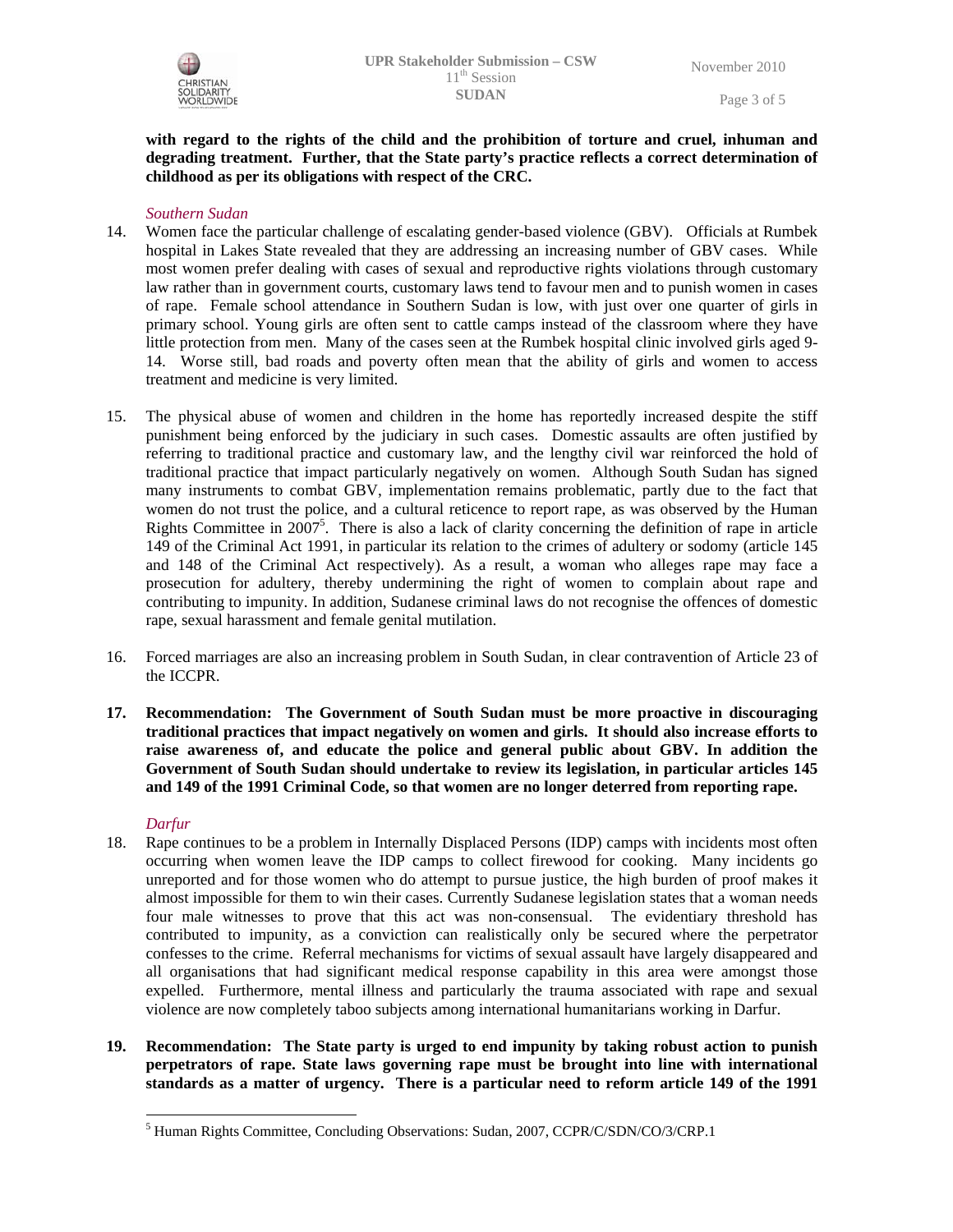

**Criminal law so that rape is separated from adultery. Greater levels of protection are urgently required for female IDPs, along with post-trauma assistance in the aftermath of rape.** 

# **NON-DISCRIMINATION & FREEDOM OF RELIGION OR BELIEF**

## *Northern Sudan*

- 20. With regard to religious freedom, the Interim National Constitution recognises in Article 1 that Sudan is a "multi-religious" state and provides for religious freedom. In addition, the CPA stipulates that Shari'ah law will not be applicable in southern Sudan, and that Shari'ah punishments should no longer automatically apply to non-Muslims in Khartoum.
- 21. Despite these provisions, Christians in North Sudan are in an increasingly precarious situation. There are fears of a rapid rise in the social pressures against Christians in the event of secession, including discrimination in employment and education, as Shari'a law is likely to be applied to all people in north, with a concomitant limitation on religious freedom for non-Muslims due to the lifting of the restrictions imposed by the CPA. Christians in the North are already experiencing difficulties, and this will no doubt worsen following a vote for secession.
- 22. Fears for the safety of northern Christians was heightened by an assassination attempt on the Catholic Archbishop of Khartoum, Cardinal Zubeir Wako, during the Eucharistic celebration at the Comboni Playground in October, 2010. Some fear the attempt on the cardinal's life was part of a campaign of intimidation against Christians in the run-up to the referendum.
- 23. Church property rights are also increasingly being violated in Khartoum. In early October, 2010, police evicted the staff of the Sudan Presbyterian Evangelical Church (SPEC) from its events and office site in the centre of the capital. The police were aiding a Muslim businessman, who did not have the documentation required by his contract to claim the land lawfully, in seizing the property by force. SPEC leaders say Muslims have taken over many other Christian properties through similar ploys.
- 24. There are also concerns that apostasy remains a statutory crime under the 1991 Penal Code. Punishing apostasy is an infringement of Article 18 of the ICCPR and specifically an individual's right to adopt a religion or belief of his or her choice.
- **25. Recommendation: The State party is urged to ensure that all of its citizens enjoy the rights guaranteed under the Sudanese Constitution and international covenants, with respect to ownership of property, education, and the right to life. In addition, the right for non-Muslims to be exempt from Shari'ah law should be more vigilantly upheld. The State party must ensure the enjoyment of freedom of religion or belief and that religious minorities do not face discrimination or repression during the post-referendum era. Finally the State party is urged to repeal its apostasy law, and to extend a standing invitation to the Special Rapporteur for Freedom of Religion or Belief.**

### *Southern Sudan*

26. The Church in South Sudan has recently been the victim of attacks by the Lord's Resistance Army (LRA). The LRA continues to devastate lives in Southern Sudan, mainly in Tombura-Yambio diocese, and neither the Sudan peoples Liberation Forcess ( SPLA), the Ugandan Peoples Defence forces (UPDF) nor the UN force, have managed to protect civilians. Christians have been specifically targeted on some occasions. On 14 August 2009 the LRA broke into a Catholic parish church in Ezo and abducted 27 Christians who were at prayers. Once in the forest the rebels crucified 17 of them on the ground with pieces of wood. Four days later the rebels attacked the Chapel of Nzara parish, caught twelve worshippers and nailed them to the ground in the form of a cross. Although there have been no repeat attacks in 2010, local Christians remain anxious.